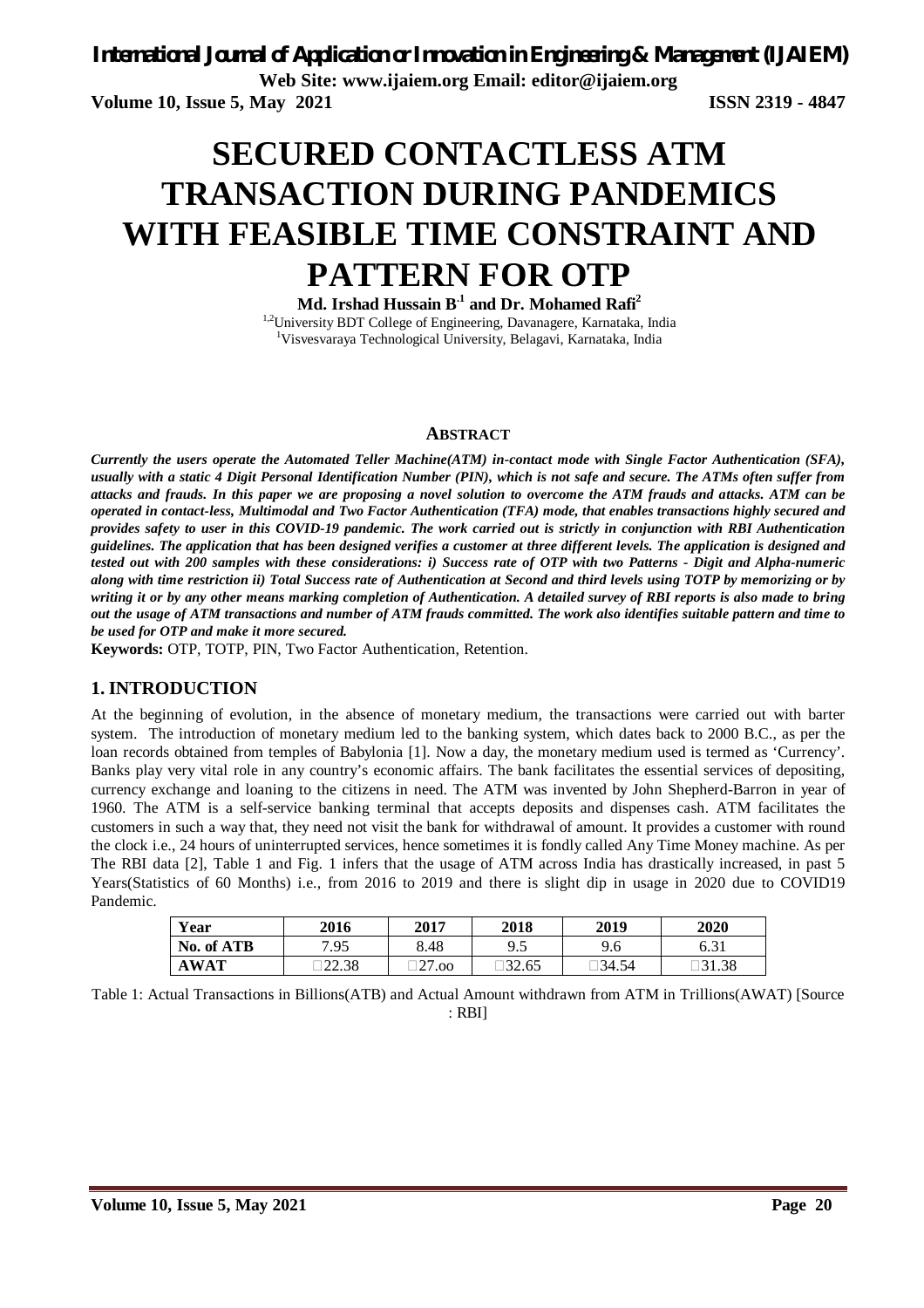**Volume 10, Issue 5, May 2021 ISSN 2319 - 4847**



ATM is vulnerable to attacks and frauds, which have been categorized in to 3 variations Physical attack, ATM Fraud and Software Attack. Physical attack is an attack on ATM machines physically with a clear intention of gaining access to the cash in it. Software Attack is an attack on ATM by gaining unauthorized access of the ATM Machine. ATM Fraud pertains to the gaining of bank card information of the authorized customer and using it unlawfully. The most common ATM frauds are– Eavesdropping, Phishing and Spoofing, and Skimming. As per the RBI Annual Reports[3][4], the ATM fraud attacks on ATM machine is increasing every year, which is shown in Table 2 and represented in Fig. 2;

| Year                        | $2017 - 18$ | 2018-19 | 2019-20 | $Apr - Jun 2020$ |
|-----------------------------|-------------|---------|---------|------------------|
| No. of Frauds               | 2.059       | 1,866   | 2.678   | 530              |
| <b>Amount (In Millions)</b> | .095.60     | 713.80  | 1,950   | 270              |



Table 2: ATM Fraud attacks in past 3 years.

The above depiction of graph shows there is surge in fraud and the amount; this is due to weak authentication in the existing technology. Existing technology is based on SFA which needs a customer to punch the static 4-digit PIN after inserting the ATM card, the ATM calls up the banks computers to verify the authenticity of that customer, checks balance, and dispenses the cash and the completion of transaction is accomplished with acknowledgement on display of ATM, it might also dispense receipt on user's request and also with an SMS (Short Message Service) [5]. One of the RBI Authentication practices[6] suggests to involve three basic 'factors' in authenticating a customer for transaction - Factor 1: Something the user knows for e.g., password, PIN, etc. ; Factor 2: Something the user has for e.g., ATM card, smart card, etc.; Factor 3: Something the user is for e.g., biometric characteristic, such as a fingerprint, iris, face, voice etc.

In the proposed technology, all the three factors are used to authenticate a user at different levels with multifactor authentication, which enhances the security of the transaction. In this approach, the user has to insert the ATM card (Factor 2), then the user has to use the PIN (Factor 1), as password, then the user is verified with a 6-Digit TFA TOTP, followed by biometric authentication (Factor 3) or by 8 Character alpha-numeric TFA TOTP – a Customer's Family and Friends (CFF) feature – these multifactor authentication creates difficulties to fake the identity of the user[7]. Traditionally, the ATM user is authenticated with static 4-digit PIN as provided by the bank. The user can change this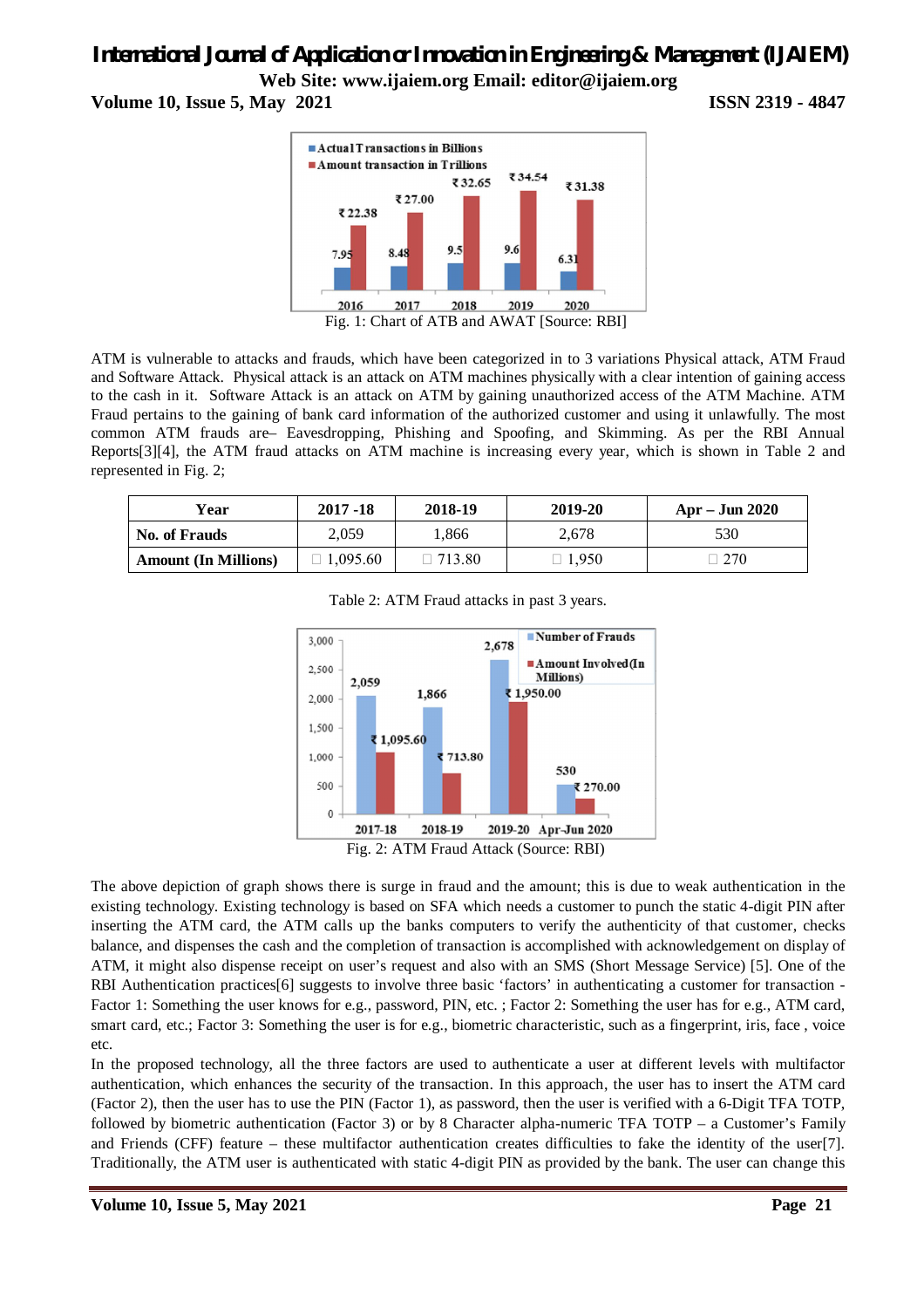**Volume 10, Issue 5, May 2021 ISSN 2319 - 4847**

PIN, this raises a great concern of how much the PIN is secured? The customer for ease of remembrance often changes the PIN to their date of birth or use weak PINs such as 1234[8] and also sometimes write it down which may be compromised as they are static in nature. So, to enhance the security a mechanism of TFA TOTP and biometric or CFF feature are needed. CFF feature has been added keeping in mind that if customer cannot operate the ATM due to critical illness or physical absence. The usage of TOTP and CFF feature is supported by prototyping different types of OTP (One Time Password) that are currently used in various applications.

## **2 LITERATURE SURVEY:**

Some of the work that has been proposed that tackles one or more of the 3 frauds are surveyed and summarized in Table 3.

The survey revealed that the works proposed so far, requires physical contact of user to perform ATM transactions. Some proposed work uses weak SFA PIN or passwords to authenticate a user; some uses OTP - that remain unexpired, resulting in security concerns. The proposed system overcomes all these issues.

## *2.1 Need for strong TOTP:*

The TFA TOTPs are much stronger than the SFA PIN/OTP, but they too have a downside, the OTPs are difficult to memorize [21] by human beings. The studies have revealed that retention capabilities of a person with speak abilities is of  $7 \pm 2$  number span and that of signers is only  $5 \pm 1$  [22]. In general, the banks use 4 to 6 Digits PIN or OTP for the transactions and the RBI security measure [6] emphasizes on having challenge-based and TOTPs for strong security and also recommends a an time window of not more than 100 Sec. to lower the risk of OTP misuse. Considering all these factors an application is developed that simulates to authenticate a user in three different scenarios, the first scenario is a 6-Digit TOTP with a time constraint of 30 Sec. at II level, the second and third scenario is a challengebased 8-Characters alpha-numeric TOTP at 30 and 45 Sec., respectively for III level CFF authentication, in case of biometric fails [23] of the customer himself or if the transaction is performed by his/her friend or family member. The application was tested by accounting into the factors of retention and time constraint.

| <b>Authors</b>                   | <b>Levels</b>        | <b>Advantages</b>          | Limitations                        |  |
|----------------------------------|----------------------|----------------------------|------------------------------------|--|
| Mithun Dutta & et'al[9]          | I : Fingerprint (FP) | Alert Message sent to user | Transaction<br>in-contact          |  |
|                                  | $II:$ OTP            | phone.                     | mode.                              |  |
|                                  |                      | Enhancement<br>of<br>the   | No proposed algorithm.             |  |
|                                  |                      | existing system.           |                                    |  |
| Paschal A. Ochang & et'al [10]   | I: PIN               | Eliminate the need for a   | Transaction<br>in-contact          |  |
|                                  | II : FP              | debit card                 | mode.                              |  |
|                                  |                      |                            | Fails Factor 2 [6]                 |  |
| Shivam Mishra & et'al[11]        | I:PIN                | After 3 failures sends SMS | Transaction<br>in-contact          |  |
|                                  | II: FP               | to user and to nearest     | mode.                              |  |
|                                  | III: OTP             | Police station             |                                    |  |
| Kavita Hooda[12]                 | I: PIN               | Face image is acquired     | No<br>face<br>algorithm            |  |
|                                  | II: Face             | from 3 different angles    | proposed.                          |  |
| Sowmya Ravikumar & et'al[13]     | I: FP                | FP as a biometric measure  | Uses only one factor to            |  |
|                                  |                      | to enhance the security    | authenticate a user.               |  |
| Muhammad Bello B.L. & et'al [14] | I: PIN               | Enhancement to Existing    | No Physical Presence of            |  |
|                                  | II: OTP              | system.                    | user.                              |  |
|                                  |                      | Proposed a Novel algorithm | Transaction<br>in-contact          |  |
|                                  |                      |                            | mode.                              |  |
| Avinash Kumar Ojha [15]          | I:Pass-word          | The<br>hardware<br>same    | No clarity of I Level              |  |
|                                  | II: FP               | platform can be used for   | authentication.                    |  |
|                                  |                      | iris trait.                |                                    |  |
| Deepa Malviya                    | I: PIN               | Face image is acquired     | No face<br>algorithm was           |  |
| [16]                             | II: Face             | from 3 different angles    | proposed                           |  |
| Savita Choudhary                 | I: FP                | Each transaction generates | The proposal was not built         |  |
| $[17]$                           |                      | a key which is verified    | in context to the existing         |  |
|                                  |                      | from the database          | system                             |  |
| Jaydeep Shamdasani & et'al [18]  | I: FP                | For every transaction new  | FP<br>Algorithm<br>No.<br>is       |  |
|                                  | II:4 digit OTP       | OTP is generated           | proposed.                          |  |
|                                  |                      |                            | <b>Not</b><br>discussed<br>dynamic |  |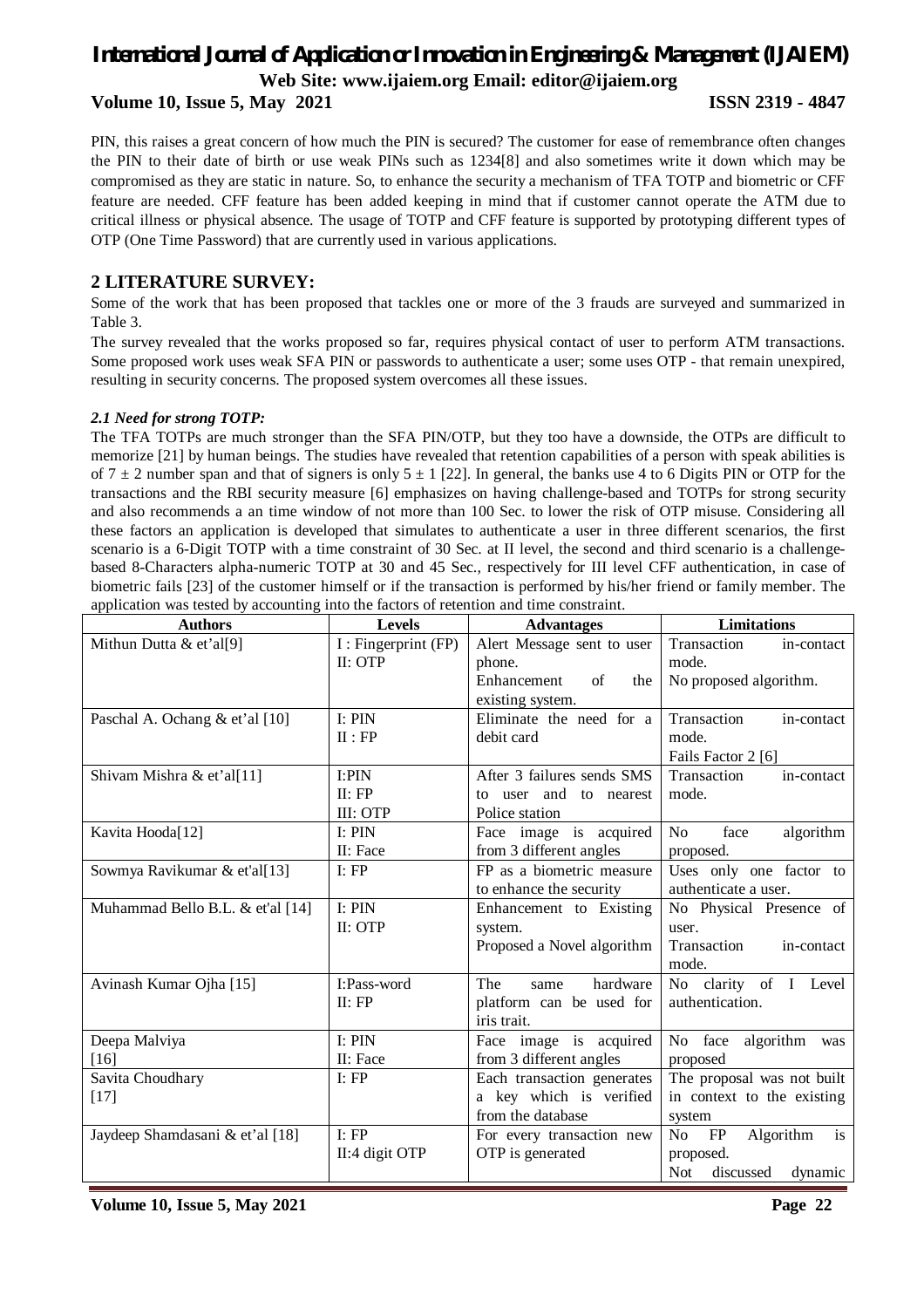**Volume 10, Issue 5, May 2021 ISSN 2319 - 4847**

|                                 |                  |                                      | OTP.                      |
|---------------------------------|------------------|--------------------------------------|---------------------------|
| V.Padmapriya & et'al [19]       | I: PIN           | Scope for a nominee user to          | Discordances between the  |
|                                 | II:FP            | perform transaction<br><sub>on</sub> | user and the nominee.     |
|                                 | III:4 digit OTP  | behalf of the real user.             |                           |
| Vaibhav R. Pandit and et'al[20] | I: 4 digits PIN. | 1) The system can be                 | No FP<br>algorithm<br>was |
|                                 | II: FP           | with<br>deployed<br>any              | proposed.                 |
|                                 |                  | application to enhanced              |                           |
|                                 |                  | security.                            |                           |
|                                 |                  | 2) Low power consumption             |                           |

Table 3: Details of Previous work

## **3 METHODOLOGY:**

The proposed system is a three level verification system as shown in the Fig. 3, flowchart representing the proposed system. The customer has to insert the ATM card into the ATM, if he does not key in the PIN within 5 Sec., then by default the system is thought of being operated in contactless mode, which is followed by three level authentication of customer.

At first level the customer of the bank has to login to the application using the registered user identifier along with PIN as password. When the customer passes through this first level of verification, he/she enters in to second level of verification where a unique 6 digit TOTP will be generated and received. The customer has to enter this TOTP correctly within 30 Sec. for successful verification.

After successful verification at second level the customers enter into third level of verification, here the customer is provided with two options; first to the biometric verification. Any of the biometric verification which is contactless with the likes of face recognition, iris recognition, voice recognition, etc., should be embedded in the verification process. This biometric verification speeds up the recognition process and brings out the inference the physical presence of the user there by concluding that the rightful user is performing the transaction. Secondly, a special feature CFF that aid in operating of ATM on behalf of the Customer. When CFF mode is opted an 8 characters alpha-numeric TOTP will be generated and the received TOTP has to be correctly entered within 45 Sec. On successful third level verification the customer will be given access to do transaction at ATM.

If the customer is performing transaction with in-contact or regular mode, he/she will enter the PIN within 5 Sec. of insertion of ATM card. On successful verification, he/she will be taken to second level and rest follows as said above.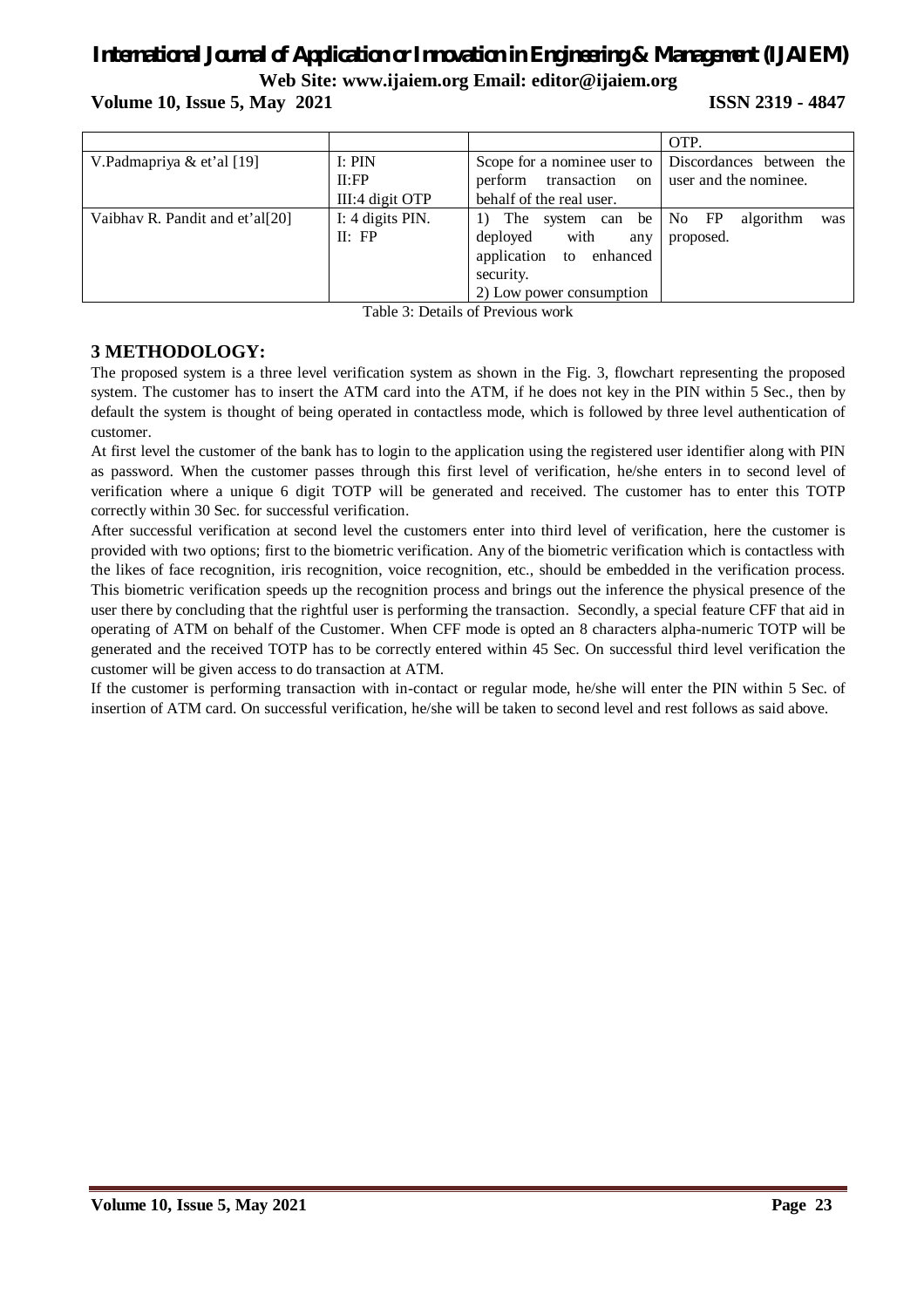**Volume 10, Issue 5, May 2021 ISSN 2319 - 4847**



Fig. 3: Flow chart of the proposed system.

*3.1Algorithms to generate pattern and set time constraint for OTP:*

The following algorithm generates a random alpha-numeric OTP with length of 8 characters.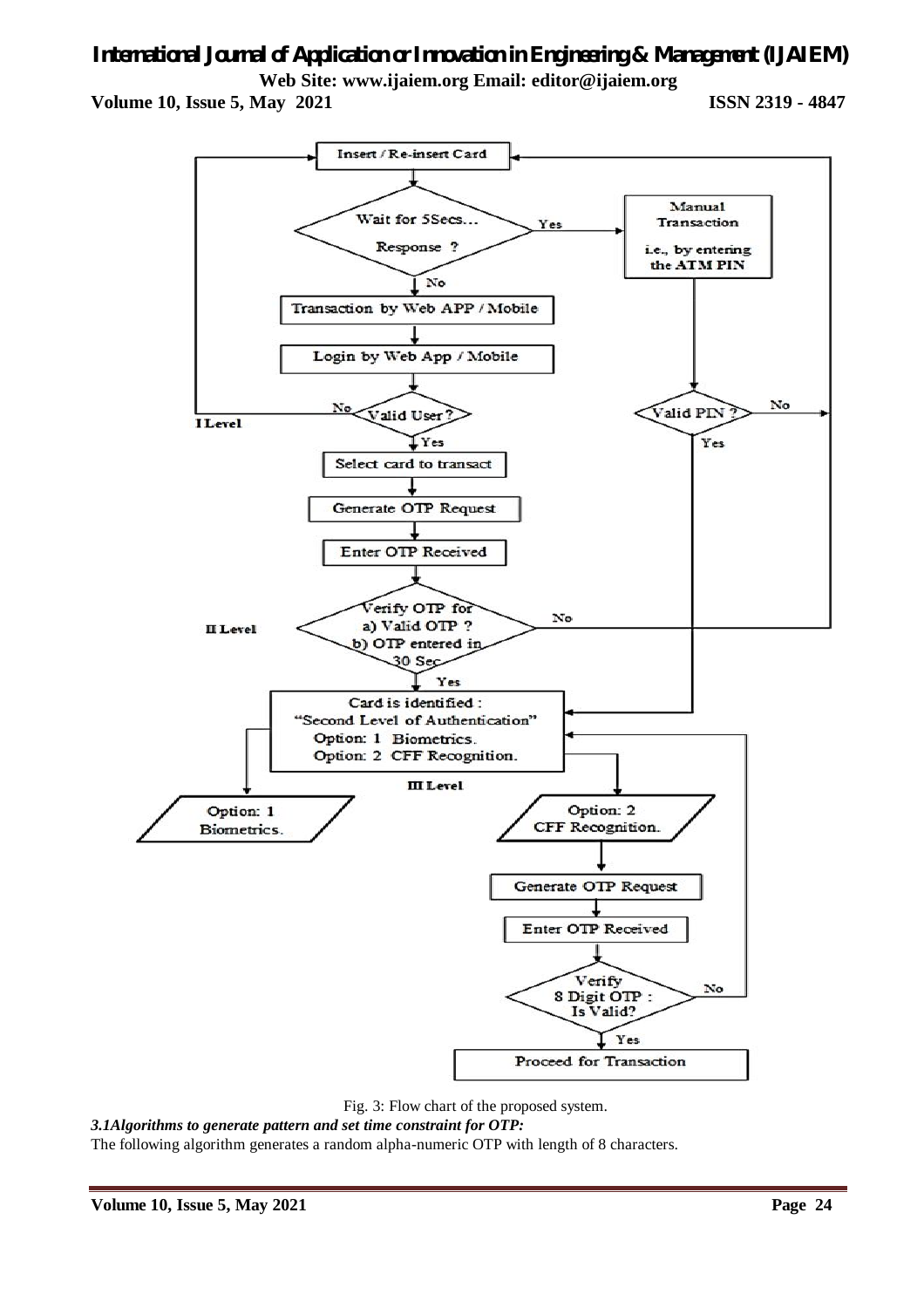**Volume 10, Issue 5, May 2021 ISSN 2319 - 4847**

*Algorithm 1: Pattern for OTP generation for CFF*

//G="0123456789ABCDEFGHIJKLMNOPQRSTUVWXYZabcdefghijklmnopqrstuvwxyz", OTP, n=8, g\_rand, mod\_opr, otp\_gen \_time

Step 1: Set default timezone

Step 2: Initialize G;

Step 3: Iterate for n-times and pick a single character/number from G and append it to OTP each time until the length exhausts.

 for i in range (1, n) g\_rand=rand()  $r\_indx = g\_rand - (62 * floor(g\_rand/62))$  $OTP = substr(G, r_index, 1);$ return OTP

Step 4: otp\_gen \_time = Store current date\_time stamp of OTP generation.

Using the above algorithm and Setting the variable G to string of numbers will generate a random numeric OTP of length 6 Digits.

*Algorithm 2: Appending time constraint to OTP for II level and CFF*  $\frac{1}{\pi}$  otp sub time, otp gen time, YYYY, MM, DD, Hr, Min, Secs

Step 1: Set default timezone

Step 2: Capture otp\_sub\_time - OTP Submitted Time Stamp in "Y-m-d H:i:s" format

//2019-10-16 11:51:36 Y- Year in YYYY format, m- month in mm format, d-day in dd format, h-hour, i-minutes and s – Sec..

Step 3: Get otp\_gen \_time (2020-10-16 11:51:36)

Step 4: Convert otp\_gen \_time and otp\_gen \_time into Unix timestamp

Step 5: Get the Years YYYY, Months MM, Days DD, Hours Hr, Minutes Min and Seconds Secs, difference between otp\_gen \_time and otp\_gen \_time

Step 6: Time Comparison

If YYYY =0 and MM=0 and DD=0 and Hr=0 and Min = 0 and Secs  $\le$  45

If Entered OTP = Submitted OTP Then Display "SUCCESSFUL Verification" else Display "Invalid OTP"

end if

else

Display "OTP Expired"

The above algorithm is to set time constraint of 45Sec. and 60Sec. for CFF at III Level and same algorithm can be used by Setting the variable Secs <= 30 or Secs <= 45 to set a time constraint of 30 Sec. or 45 Sec. at II Level.

## *3.2 Working of application:*

## *3.2.1 Login: I level authentication (SFA):*

Login Page acts as a First Level of Verification of the customer. The entry to the system is possible with only registered user id of the bank as Username and the ATM PIN associated with the ATM card as Password. The Login page is subjected to validation checks at client's end against the Username and Password fields, before the submission of data is made to the server, which are as follows:

- Both fields are checked for empty values.
- Only characters from A to Z, a to z; numerals from 0 to 9 and a period (.) and underscore () are considered as valid characters for username field.
- The User name field should be of length 6 to 10 characters.
- The Password field can contain only numeric values.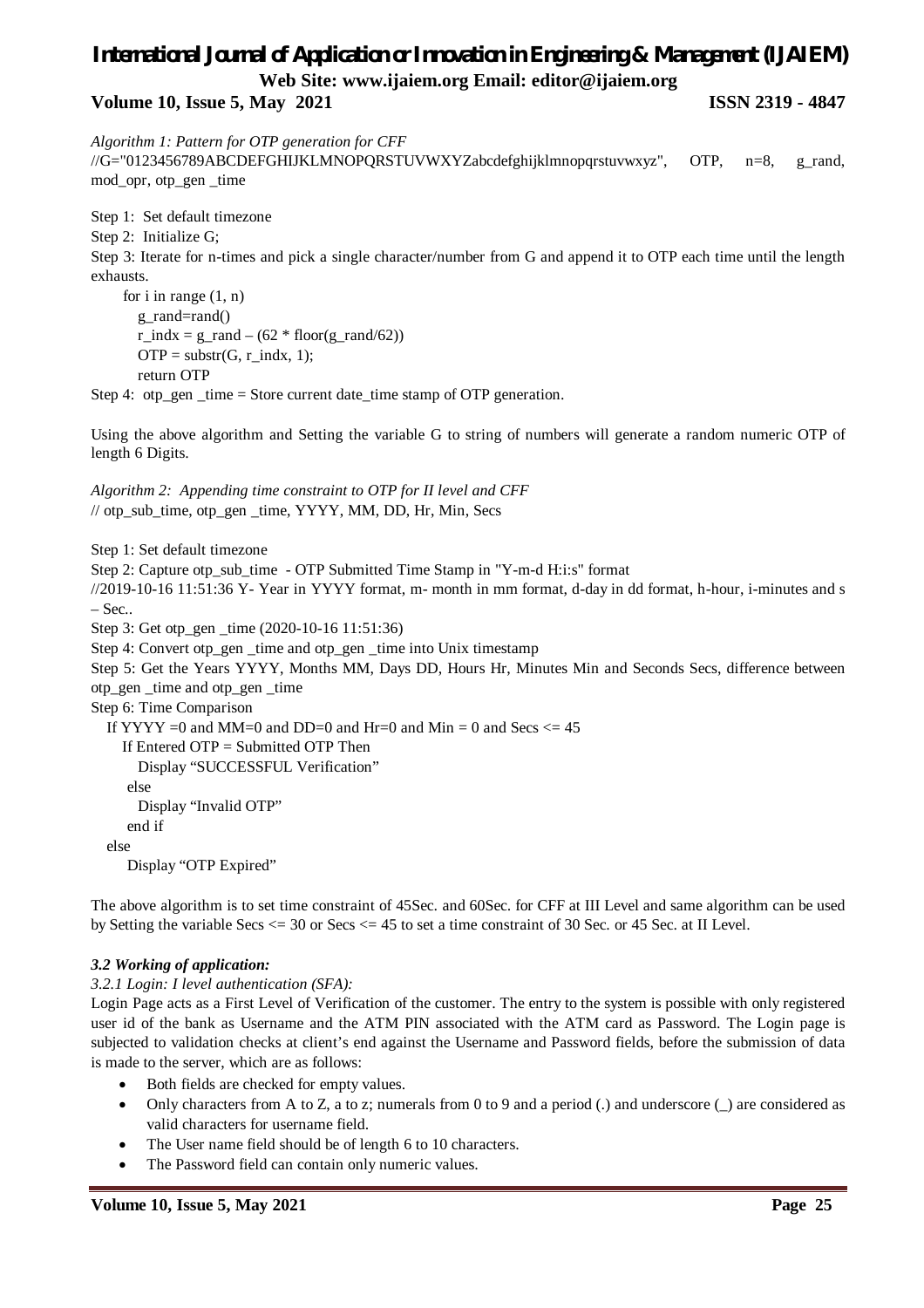## **Volume 10, Issue 5, May 2021 ISSN 2319 - 4847**

The Password field should be entered exactly with 4 numeric characters.

Only after the above validations the request is processed to the server. The entered values of Username and password are verified against stored credentials of the customer in the server. If there is a mismatch of any one of the credentials then the server will display the message as invalid username and/or password and asks the user to retry once again. If the Username and Password entered are verified correctly, then the system fetches the card(s) id associated with that particular customer and waits for customer's instruction to proceed.

## *3.2.2 Get OTP: II level authentication(TFA):*

As soon as the customer proceeds further by clicking, "Proceed" button, the system asks the customer to click the "Get OTP" button, to generate the 6 Digit TOTP. As the customer clicks on "Get OTP" button, the request is made to the server to generate a 6 Digit TOTP for the current transaction. The server responds by generating and sending a 6 Digit TOTP. The customer has to enter this 6 Digit TOTP from his end which has popped up on his screen within 30Sec.

## *3.2.2.1 Verification of 6 digit OTP:*

It acts as Second Level of Authentication of the Customer. The User enters the TOTP, which he/she has received from the server: The TOTP is verified for the following:

- a) Whether the TOTP has been entered within 30 Sec. of its receipt, if not the system will not process the request, it will simply display the message as TOTP Expired and ask to retry. When opted to retry, the system navigates the user to generate OTP (Get OTP) page.
- b) If the OTP is entered within 30 Sec. and if it invalid (or wrong) TOTP, then also the system will not process the request, it will simply display the message as Invalid OTP and ask to retry. When opted to retry, the system navigates the user to generate OTP (Get OTP) page.
- c) If the OTP is entered within 30 Sec. and if it is the valid TOTP i.e., same as sent by the server, then the user will be successfully verified at Second level of verification and enters into third level of verification.

## *3.2.3 Third level of authentication (TFA):*

The third level of authentication offers two ways of verifying a customer

i) Biometric Verification: If selected the customer will be diverted to biometric verification.

ii) CFF Recognition: If the customer is unable to carry out the transaction in his physical presence due to physical or medical conditions, in this case, the transaction can be carried out by the Customer Family or Friends.

When this is opted then the following steps comes into existence.

Step 1) Get OTP: The system presents the customer with a "Get OTP" button, to raise a request to generate the 8 Characters alpha-numeric TOTP.

Step 2) As soon as the customer clicks on "Get OTP" button, the request is made to the server to generate an 8 Characters alpha-numeric TOTP for the current transaction. The server responds by generating and sending an 8 Characters alpha-numeric TOTP.

Step 3) the customer has to enter this 8 Characters alpha-numeric TOTP from his end which has popped up on his screen.

Step 4) Verification of 8 Characters alpha-numeric TOTP: The User enters the TOTP, which he/she has received from the server: The TOTP is verified for the following:

- a) Whether the TOTP has been entered within 45 Sec. of its receipt, if not the system will not process the request, it will simply display the message as TOTP Expired and ask to retry. When opted to retry, the system navigates the user to generate TOTP (Get OTP) page.
- b) If the TOTP is entered within 45 Sec. and if it invalid (or wrong) TOTP, then also the system will not process the request, it will simply display the message as Invalid TOTP and ask to retry. When opted to retry, the system navigates the user to generate OTP (Get OTP) page.
- c) If the TOTP is entered within 45 Sec. and if it is the valid TOTP i.e., same as sent by the server, then the user will be successfully verified at this final level of verification and will be given access to perform transactions.

## **4 TEST RESULT AND ANALYSIS:**

The application was developed using PHP: Hypertext Preprocessor scripting language Version 7.3, EXtensible HyperText Markup Language(XHTML) version 5.0, JavaScript version 1.8.5, MySQL version 5.7 Cascading Style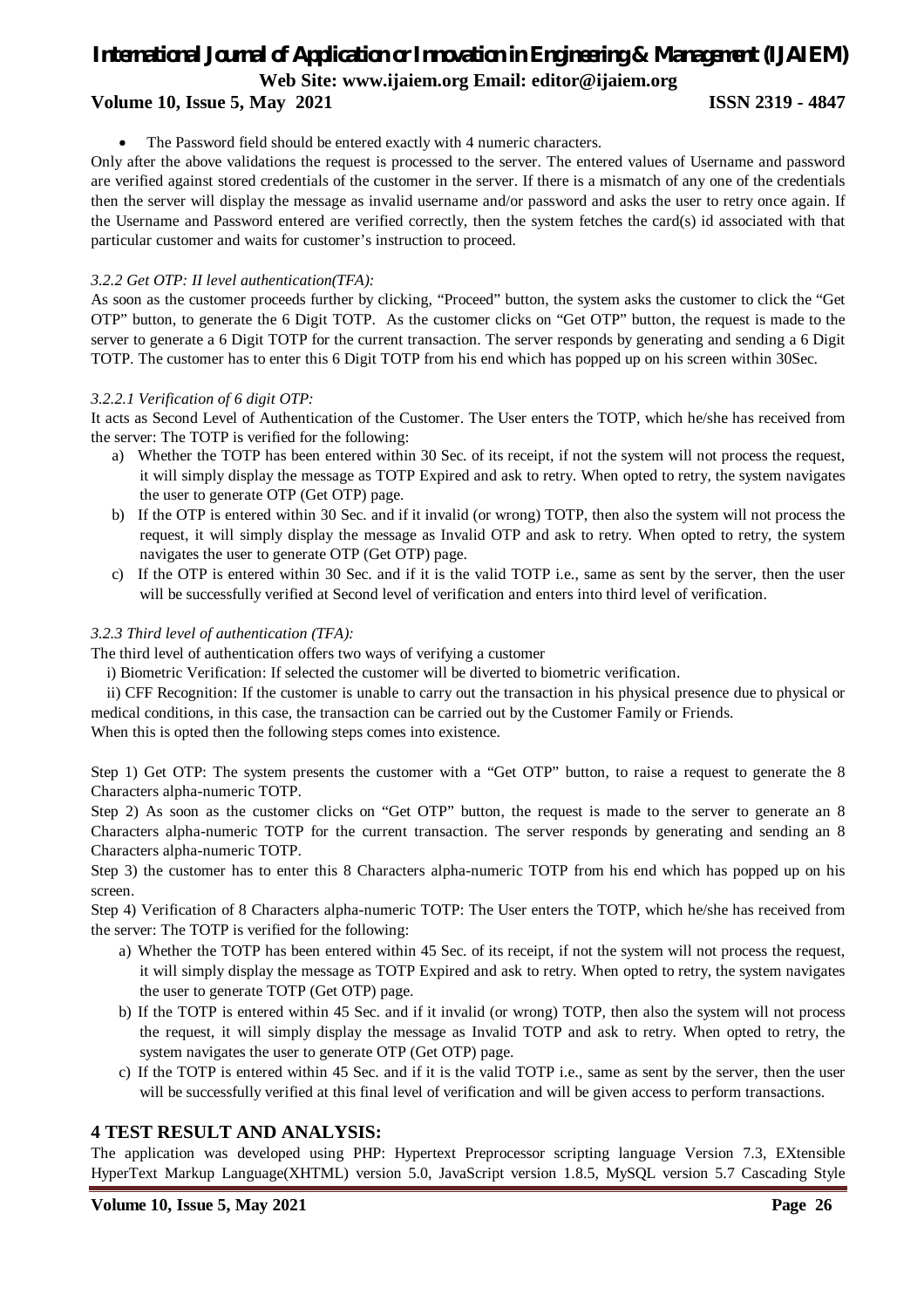## **Volume 10, Issue 5, May 2021 ISSN 2319 - 4847**

Sheets and WampServer 2.0.

The users were first let to perform a transaction with their retention capabilities and then they were asked to perform by writing down the OTP on a piece of paper or any other means they prefer to. Using this concept a survey of 200 users with an age range of 22 to 55 is carried out, the result of survey is as follows:

Successful Retention (SR) – When user remembers the TOTP and enters correctly within the stipulated time of 30 or 45 or 60 Sec.

Invalid OTP Retention (IOR) - When user tries to remembers the TOTP and enters it incorrectly, within the stipulated time of 30 or 45 or 60 Sec.

OTP Expired Retention (OER) - When user tries to remember the TOTP and submits it, but not within the stipulated time of 30 or 45 or 60 Sec.

Successful Written (SW) - When user enters the TOTP correctly within the stipulated time of 30 or 45 or 60 Sec. by writing down the TOTP or recorded by any other means.

Invalid OTP Written (IOW) – When user enters the wrong TOTP, which has been written down or recorded by any other means, but within the stipulated time of 30 or 45 or 60 Sec.

OTP Expired Written (OEW) - When user enters the TOTP, which has been written down or recorded by any other means, but not within the stipulated time of 30 or 45 or 60 Sec.

### *4.1 OTP pattern and time variations at II level:*

### *a) 6 Digit OTP in 30 Sec.:*

In retention mode: 84% of users remembered and successfully entered the 6 Digit TOTP within 30 Sec., 12% entered wrong TOTP and 4% of Users could not accomplish the task within 30 Sec.

In written or any other mode: 94% of users successfully entered the 6 Digit OTP within 30 Sec., 4% entered wrong TOTP and 2% of Users could not accomplish the task within 30 Sec., as shown in Table 4.

| Sl. No.          | <b>Test Type</b>             | <b>Samples in a Category</b> | <b>Percentage of Result</b> |  |  |  |
|------------------|------------------------------|------------------------------|-----------------------------|--|--|--|
| <b>Retention</b> |                              |                              |                             |  |  |  |
|                  | <b>SR</b>                    | 168                          | 84.00%                      |  |  |  |
| $\overline{2}$   | IOR                          | 24                           | 12.00%                      |  |  |  |
| 3                | <b>OER</b>                   | 08                           | 04%                         |  |  |  |
|                  | <b>Written or Other Mode</b> |                              |                             |  |  |  |
|                  | <b>SW</b>                    | 188                          | 94.00%                      |  |  |  |
| 2                | <b>IOW</b>                   | 08                           | 4.00%                       |  |  |  |
| 3                | <b>OEW</b>                   | 04                           | 2.00%                       |  |  |  |

Table 4: Result of Sample Testing with 6 Digit OTP in 30 Sec.

### *b) 6 Digit OTP in 45 Sec.:*

In retention mode: 91.50% of users remembered and successfully entered the 6 Digit TOTP within 45 Sec., 6.50% entered wrong TOTP and 2% of Users could not accomplish the task within 45 Sec.

In written or any other mode: 97.50% of users successfully entered the 6 Digit OTP within 45 Sec., 1.50% entered wrong TOTP and 1% of Users could not accomplish the task within 45 Sec., as shown in Table 5.

| Sl. No.                      | <b>Test Type</b> | <b>Samples in a Category</b> | <b>Percentage of Result</b> |  |  |  |
|------------------------------|------------------|------------------------------|-----------------------------|--|--|--|
| <b>Retention</b>             |                  |                              |                             |  |  |  |
|                              | <b>SR</b>        | 183                          | 91.50%                      |  |  |  |
| $\overline{c}$               | <b>IOR</b>       | 13                           | 6.50%                       |  |  |  |
| 3                            | <b>OER</b>       | 04                           | 2.00%                       |  |  |  |
| <b>Written or Other Mode</b> |                  |                              |                             |  |  |  |
|                              | <b>SW</b>        | 195                          | 97.50%                      |  |  |  |
| $\overline{c}$               | <b>IOW</b>       | 03                           | 1.50%                       |  |  |  |
| 3                            | OEW              | 02                           | 1.00%                       |  |  |  |

Table 5: Result of Sample Testing with 6 Digit OTP in 45 Sec.

*c) Challenge based CFF - 8 characters alpha-numeric OTP in 30 Sec.*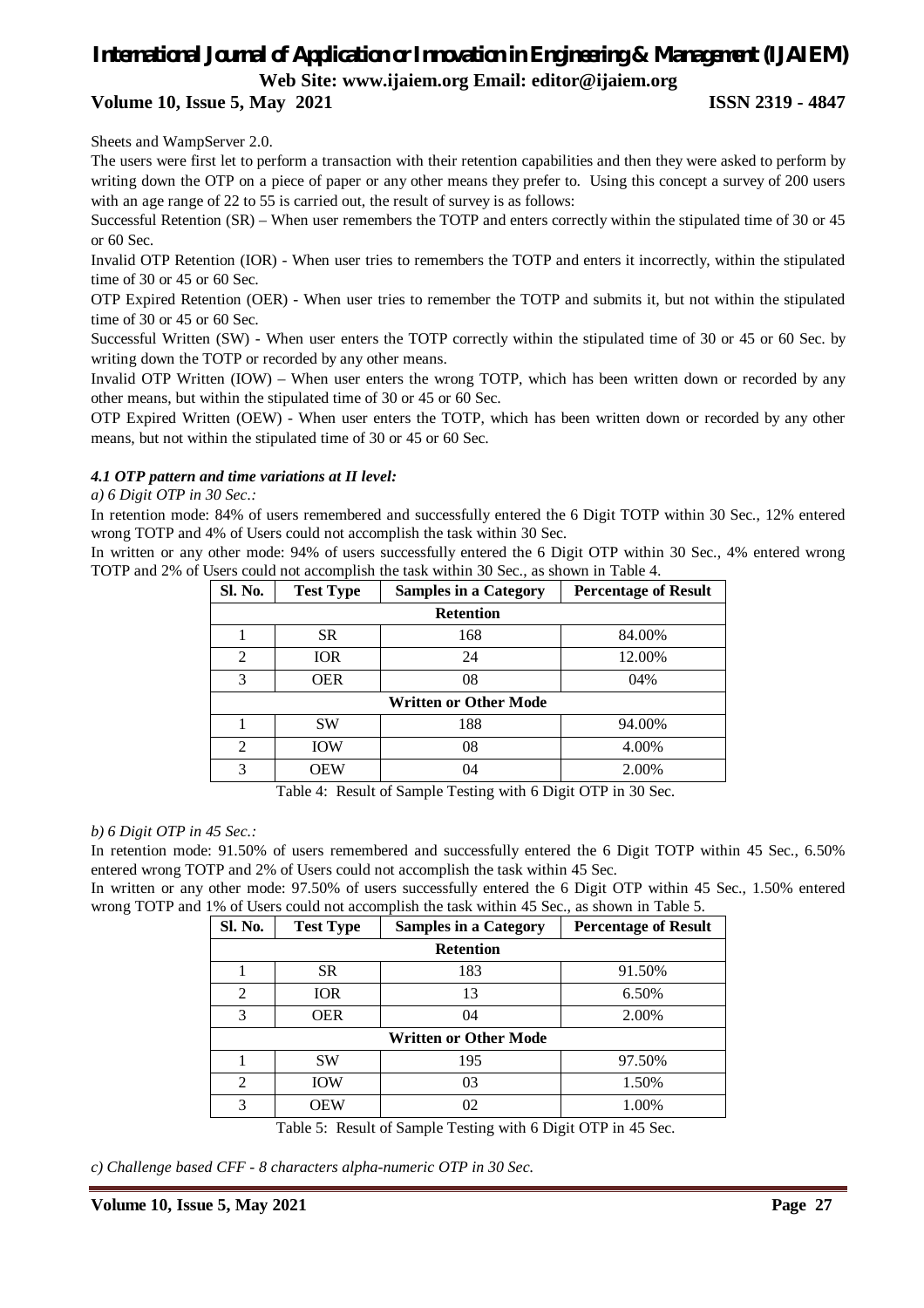## *International Journal of Application or Innovation in Engineering & Management (IJAIEM)*

**Web Site: www.ijaiem.org Email: editor@ijaiem.org**

**Volume 10, Issue 5, May 2021 ISSN 2319 - 4847**

| Sl. No.          | <b>Test Type</b><br><b>Samples in a Category</b> |     | <b>Percentage of Result</b> |  |  |  |
|------------------|--------------------------------------------------|-----|-----------------------------|--|--|--|
| <b>Retention</b> |                                                  |     |                             |  |  |  |
|                  | <b>SR</b>                                        | 68  | 34.00%                      |  |  |  |
| $\overline{2}$   | <b>IOR</b>                                       | 56  | 28.00%                      |  |  |  |
| 3                | <b>OER</b>                                       | 76  | 38.00%                      |  |  |  |
|                  | <b>Written or Other Mode</b>                     |     |                             |  |  |  |
|                  | <b>SW</b>                                        | 124 | 62.00%                      |  |  |  |
| $\mathfrak{D}$   | <b>IOW</b>                                       | 32  | 16.00%                      |  |  |  |
| 3                | <b>OEW</b>                                       | 44  | 22.00%                      |  |  |  |

Table 6: Result of Sample Testing with Challenge based in 30 Sec.

In retention mode: 34% of users remembered and successfully entered the 8 Characters Alpha-Numeric OTP within 30 Sec., 28% entered wrong TOTP and 38% of Users could not accomplish the task within 30 Sec.

In written or any other mode: 62% of users successfully entered the 8 Characters Alpha-Numeric OTP within 30 Sec., 16% entered wrong TOTP and 22% of Users could not accomplish the task within 30 Sec., as shown in Table 6.

### *d) Challenge based CFF 8 characters alpha-numeric OTP in 45 Sec.*

In retention mode: 44% of users remembered and successfully entered the 8 Characters Alpha-Numeric OTP within 45 Sec., 44% entered wrong TOTP and 24% of Users could not accomplish the task within 45 Sec.

In written or any other mode: 80% of users successfully entered the 8 Characters Alpha-Numeric OTP within 45 Sec., 14% entered wrong TOTP and 6% of Users could not accomplish the task within 45 Sec., as shown in Table 7.

| Sl. No | <b>Test Type</b>             | <b>Samples in a Category</b> | <b>Percentage of Result</b> |  |  |  |  |
|--------|------------------------------|------------------------------|-----------------------------|--|--|--|--|
|        | <b>Retention</b>             |                              |                             |  |  |  |  |
|        | <b>SR</b>                    | 88                           | 44.00%                      |  |  |  |  |
| 2      | <b>IOR</b>                   | 88                           | 44.00%                      |  |  |  |  |
| 3      | <b>OER</b>                   | 24                           | 12.00%                      |  |  |  |  |
|        | <b>Written or Other Mode</b> |                              |                             |  |  |  |  |
|        | SW                           | 160                          | 80.00%                      |  |  |  |  |
| 2      | <b>IOW</b>                   | 28                           | 14.00%                      |  |  |  |  |
| 3      | <b>OEW</b>                   | 12                           | 6.00%                       |  |  |  |  |

Table 7: Result of Sample Testing with Challenge based CFF in 45 Sec.

### *e) Challenge based CFF 8 characters alpha-numeric OTP in 60 Sec.*

In retention mode: 54% of users remembered and successfully entered the 8 Characters Alpha-Numeric OTP within 60 Sec., 36.50% entered wrong TOTP and 9.50% of Users could not accomplish the task within 60 Sec.

In written or any other mode: 90.50% of users successfully entered the 8 Characters Alpha-Numeric OTP within 60 Sec., 7% entered wrong TOTP and 2.50% of Users could not accomplish the task within 60 Sec., as shown in Table 8.

| Sl. No | <b>Test Type</b>             | <b>Samples in a Category</b> | <b>Percentage of Result</b> |  |  |  |  |
|--------|------------------------------|------------------------------|-----------------------------|--|--|--|--|
|        | <b>Retention</b>             |                              |                             |  |  |  |  |
|        | <b>SR</b>                    | 108                          | 54.00%                      |  |  |  |  |
| 2      | <b>IOR</b>                   | 73                           | 36.50%                      |  |  |  |  |
| 3      | <b>OER</b>                   | 19                           | 9.50%                       |  |  |  |  |
|        | <b>Written or Other Mode</b> |                              |                             |  |  |  |  |
|        | <b>SW</b>                    | 181                          | 90.50%                      |  |  |  |  |
| ∍      | <b>IOW</b>                   | 14                           | 7.00%                       |  |  |  |  |
| 3      | OEW                          | 05                           | 2.50%                       |  |  |  |  |

Table 8: Result of Sample Testing with Challenge based CFF in 60 Sec.

### *4.2 OTP pattern and time variations at II and III Level marking completion of transaction:*

The following are the results obtained, when the overall application was tested by setting

| a) 6 Digit TOTP of 30 Sec. at II level and 8 characters alpha-numeric TOTP of 30 Sec. at III Level: |                |       |             |             |
|-----------------------------------------------------------------------------------------------------|----------------|-------|-------------|-------------|
| Mode                                                                                                | <b>Success</b> | Error | %ge Success | %ge Failure |
| Retention                                                                                           | 64             | 136   | 32%         | 68.00%      |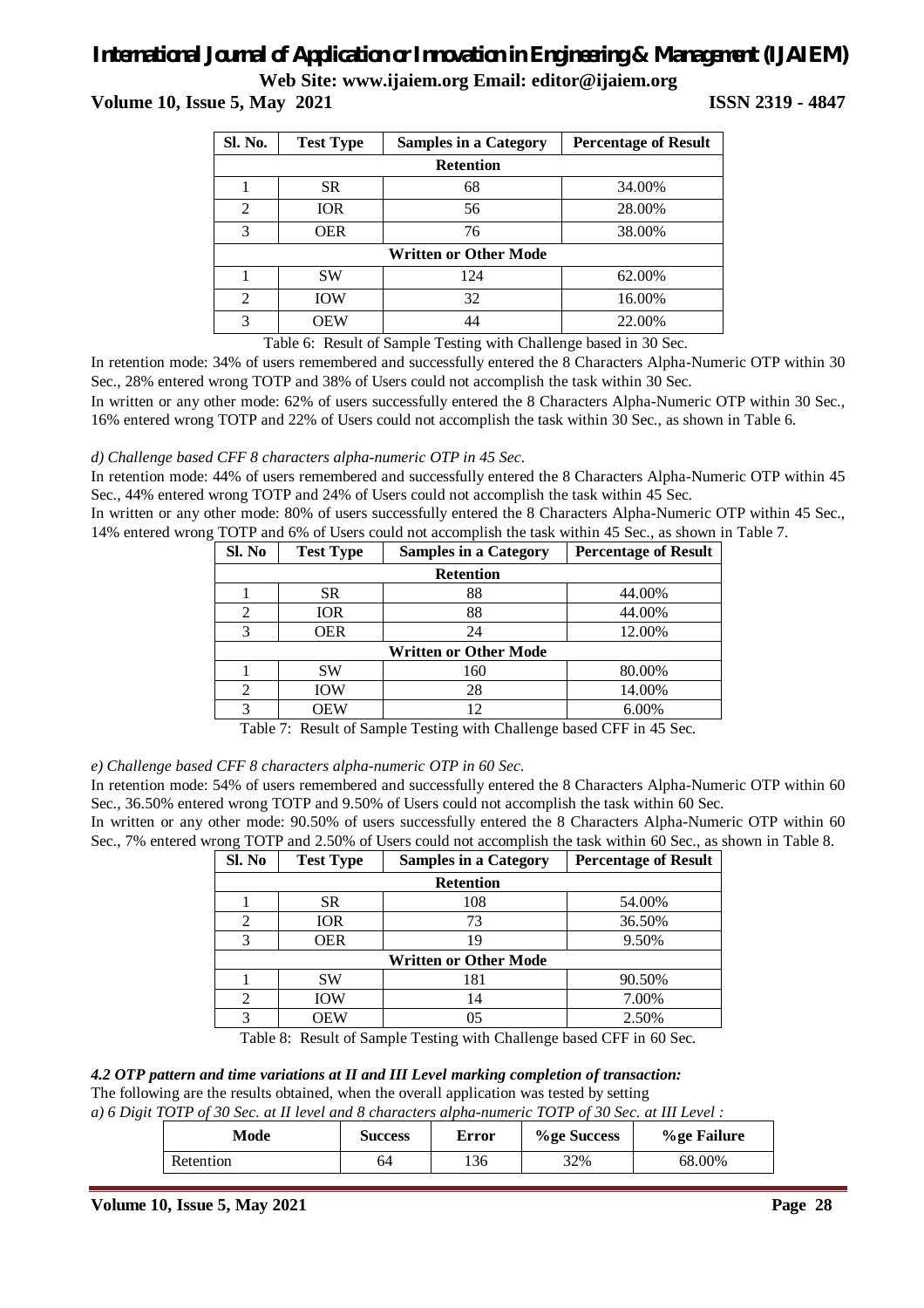## **Volume 10, Issue 5, May 2021 ISSN 2319 - 4847**

| <b>TTT</b>                        | 1 <sub>0</sub> | O <sub>O</sub> | 56%                  | $.00\%$ |
|-----------------------------------|----------------|----------------|----------------------|---------|
| Written or other mode             |                | oo             |                      | -44.    |
| $\mathbf{r}$<br>- 1 - 1<br>$\sim$ |                | r <del>m</del> | 1 TTT T<br><b>TT</b> |         |

Table 9: Completion of Transaction at II and III Level

In retention mode: It is observed that only 32% of user could accomplish the task and 68% of users failed to accomplish the task. In written or any other mode: It is observed that 56% of user could accomplish the task and 44% of users failed to accomplish the task, as shown in Table 9.

*b) 6 Digit TOTP of 30 sec. at II level and 8 characters alpha-numeric TOTP of 45 Sec. at III level :*

| Mode                  | <b>Success</b> | Error | %ge Success | %ge Failure |
|-----------------------|----------------|-------|-------------|-------------|
| Retention             |                | 128   | 36%         | 64.00%      |
| Written or other mode | 52             | 48    | 76%         | 24.00%      |

Table 10: Completion of Transaction at II and III Level

In retention mode: It is observed that only 36% of user could accomplish the task and 64% of users failed to accomplish the task. In written or any other mode: It is observed that 76% of user could accomplish the task and 24% of users failed to accomplish the task, as shown in Table 10.

## *b) 6 Digit TOTP of 45 sec. at II level and 8 characters alpha-numeric TOTP of 60 Sec. at III level :*

In retention mode: It is observed that only 59% of user could accomplish the task and 41% of users failed to accomplish the task. In written or any other mode: It is observed that 88.50% of user could accomplish the task and 11.50% of users failed to accomplish the task, as shown in Table 11.

| Mode                  | <b>Success</b> | Error | %ge Success | %ge Failure |
|-----------------------|----------------|-------|-------------|-------------|
| Retention             | 118            | 82    | 59.00%      | 41.00%      |
| Written or other mode |                | 23    | 88.50%      | 11.50%      |

Table 11: Completion of Transaction at II and III Level

## **5 CONCLUSIONS:**

To begin with the literature survey, our study showed that, the ATM usage has increased with that ATM frauds also have increased drastically. So far the work carried out is based on in-contact ATM transactions. The previous works does not talk about the time limits that should be constrained on OTP as per the RBI guidelines. Our work focuses mainly on usage of TOTP, the best duration of time constraint on OTP and which pattern can be successfully used for OTP.

We found that a 6 Digit OTP was most successfully entered by the users within 45 Sec, a success of 97.50% in written or any other mode and 91.50% by retention.

CFF feature helps the user to operate the ATM during biometric failures or if they cannot operate physically. We found that in a Challenge based CFF - 8 Characters Alpha-Numeric OTP when given a time limit of 60 Sec., the success rate was more in retention as well as in written or any other mode against 30 Sec. and 45 Sec. time limit, respectively.

We also found that the user success rate increased in completing the authentication with 6 Digit TOTP of 45 Sec. at II Level and 8 Characters Alpha-Numeric TOTP of 60 Sec. at III Level by 27% by retention and 32.50% in written or other mode against *6 Digit TOTP of* 30 Sec. at II level and 8 characters alpha-numeric TOTP of 30 Sec. at III Level and by 23% by retention and 12.50% in written or other mode against *6 Digit TOTP of* 30 Sec. at II level and 8 characters alpha-numeric TOTP of 45 Sec. at III Level.

Hence, with the analysis we would conclude that a 6 Digit TOTP of 45 Sec. at II Level and 8 Characters Alpha-Numeric TOTP of 60 Sec. at III Level should be used for successful secured authentication. Further, our study revealed that use of Biometrics will enhance the security of transaction at ATMs. So it is suitable to use an ATM card, a PIN, a random TFA 6 Digit TOTP at II Level and at III Level – preferably a contactless Biometric (e.g. Iris, Face, Retina, etc.,) or CFF, a random TFA 8 Characters Alpha-Numeric TOTP will enhance the security of transaction and also completely abide by 3 factors of RBI guidelines [6].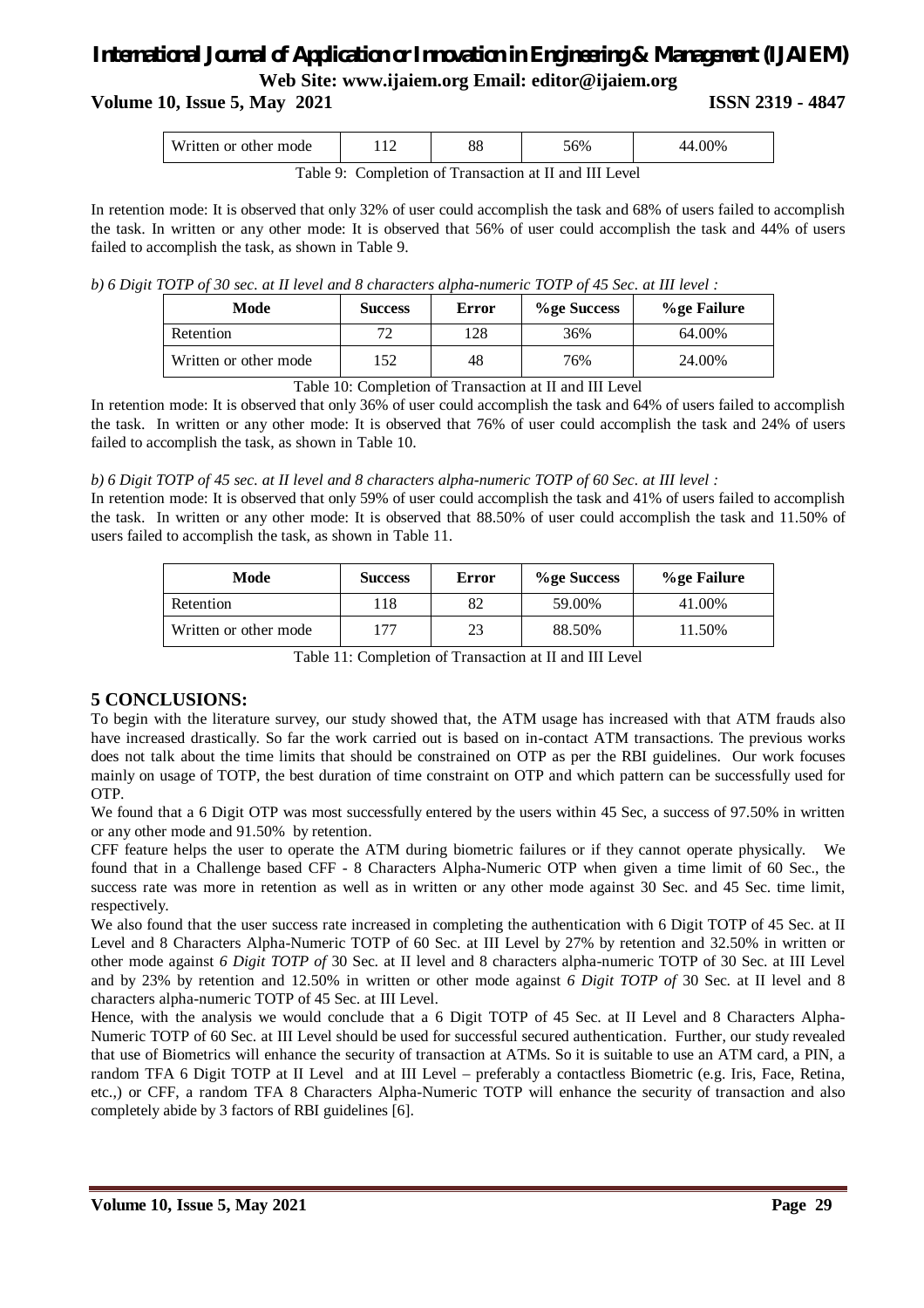## **Volume 10, Issue 5, May 2021 ISSN 2319 - 4847**

## **6 FUTURE WORK:**

In Future, identification of a feasible Biometric trait for III level, that enhances the security of user transaction and implementation of the same. Also to address the issue of Physical Attack on ATM, this ensures the security of ATM and also the safety of user.

### **REFERENCES:**

- [1] Emmanuel N, Roussakis(1997), Global Banking, Origins And Evolution, Revista de Administração de Empresas, São Paulo, v. 37, n. 4, pp45-53, doi.org/10.1590/S0034-75901997000400006.
- [2] Reserve Bank of India, BANKWISE ATM/POS/CARD STATISTICS: https://www.rbi.org.in/Scripts/ ATMView.aspx
- [3] Reserve Bank of India, Annual Report (2018-19); https://rbidocs.rbi.org.in/rdocs/AnnualReport/ PDFs/0ANNUALREPORT2018193CB8CB2D3DEE4EFA8D6F0F6BD624CEDE.PDF
- [4] Reserve Bank of India, Annual Report (2019-20); https://rbidocs.rbi.org.in/rdocs/AnnualReport/ PDFs/0RBIAR201920DA64F97C6E7B48848E6DEA06D531BADF.PDF
- [5] Md. Irshad Hussain, B; Dr. Mohammed Rafi(2019), A Survey On Unimodal And Multimodal Biometric System For Enhancement Of ATM Security, IJRAR, Volume 6, Issue 1,pp1143-1148.
- [6] Reserve Bank of India, Authentication Guidelines https://www.rbi.org.in/hindi1 /Upload/content/PDFs/C229260416\_2.pdf
- [7] M. L. T. Uymatiao; W. E. S. Yu(2014); Time-based OTP authentication via secure tunnel (TOAST): A mobile TOTP scheme using TLS seed exchange and encrypted offline keystore, IEEE International Conference on Information Science and Technology, Shenzhen, pp225-229, doi: 10.1109/ICIST.2014.6920371.
- [8] E. D. Dimaunahan; A. H. Ballado; F. R. G. Cruz; J. C. Dela Cruz(2018), MFCC and VQ voice recognition based ATM security for the visually disabled, 9th International Conference on Humanoid, Nanotechnology, Information Technology, Communication and Control, Environment and Management (HNICEM), IEEE, vol. 1–5, doi: 10.1109/HNICEM.2017.8269516.
- [9] Mithun, Dutta; Kangkhita Keam, Psyche; Shamima, Yasmin(2017), ATM Transaction Security Using Fingerprint Recognition, American Journal of Engineering Research (AJER) e-ISSN: 2320-0847 p-ISSN : 2320-0936 Volume-6, Issue-8, pp41-45.
- [10]Paschal A, Ochang; Paulinus O, Ofem(2017), An Enhanced Automated Teller Machine Security Prototype using Fingerprint Biometric Authentication, Int. J. Advanced Networking and Applications, Volume: 08 Issue: 04, pp3110-3117.
- [11]Shivam, Mishra; Aakarsh, Jain; Shivam, Kumar; Ankit, Goyal(2017), Enhanced ATM Security System using GSM, GPS and Biometrics, International Journal of Engineering and Technical Research (IJETR), Volume-7, Issue-8, pp33-37.
- [12]Kavita, Hooda(2016), ATM Security, International Journal of Scientific and Research publications, Volume 6, Issue 4, pp159-166.
- [13]Sowmya, Ravikumar; Sandhya, Vaidyanathan; B, Thamotharan, S, Ramakrishnan(2013), A new business model for ATM transaction security using fingerprint recognition, International Journal of Engineering and Technology, Vol 5 No 3, pp2041-2047.
- [14]Muhammad,Bello B.L.; Alhassan, M.E.; Ganiyu, S.O. (2015), An Enhanced ATM Security System using Second-Level Authentication, International Journal of Computer Applications, Volume 111, No 5, pp8-15, doi: 10.5120/19533-1181
- [15]Avinash Kumar, Ojha(2015), ATM Security using Fingerprint Recognition, International Journal of Advanced Research in Computer Science and Software Engineering. Volume 5, Issue 6, pp170-175.
- [16]Deepa, Malviya(2014), Face Recognition Technique: Enhanced Safety Approach for ATM, International Journal of Scientific and Research Publications, Volume 4, Issue 12, pp1-6.
- [17]Savita, Choudhary(2014), Design of Biometric Based Transaction System using Open Source Software Development Environment, International Journal of Innovative Research in Computer and Communication Engineering, Vol.2, Special Issue 2, pp37-42.
- [18]Jaydeep, Shamdasani; Prof. Pravin, Matte(2014), ATM Client Authentication System Using Biometric Identifier & OTP, International Journal of Engineering Trends and Technology, Volume 11, Number 5, pp255-258.
- [19]V, Padmapriya; S, Prakasam(2013); Enhancing ATM Security using Fingerprint and GSM Technology, International Journal of Computer Applications, Volume 80 , No 16, pp46-46, doi:10.5120/13957-1735